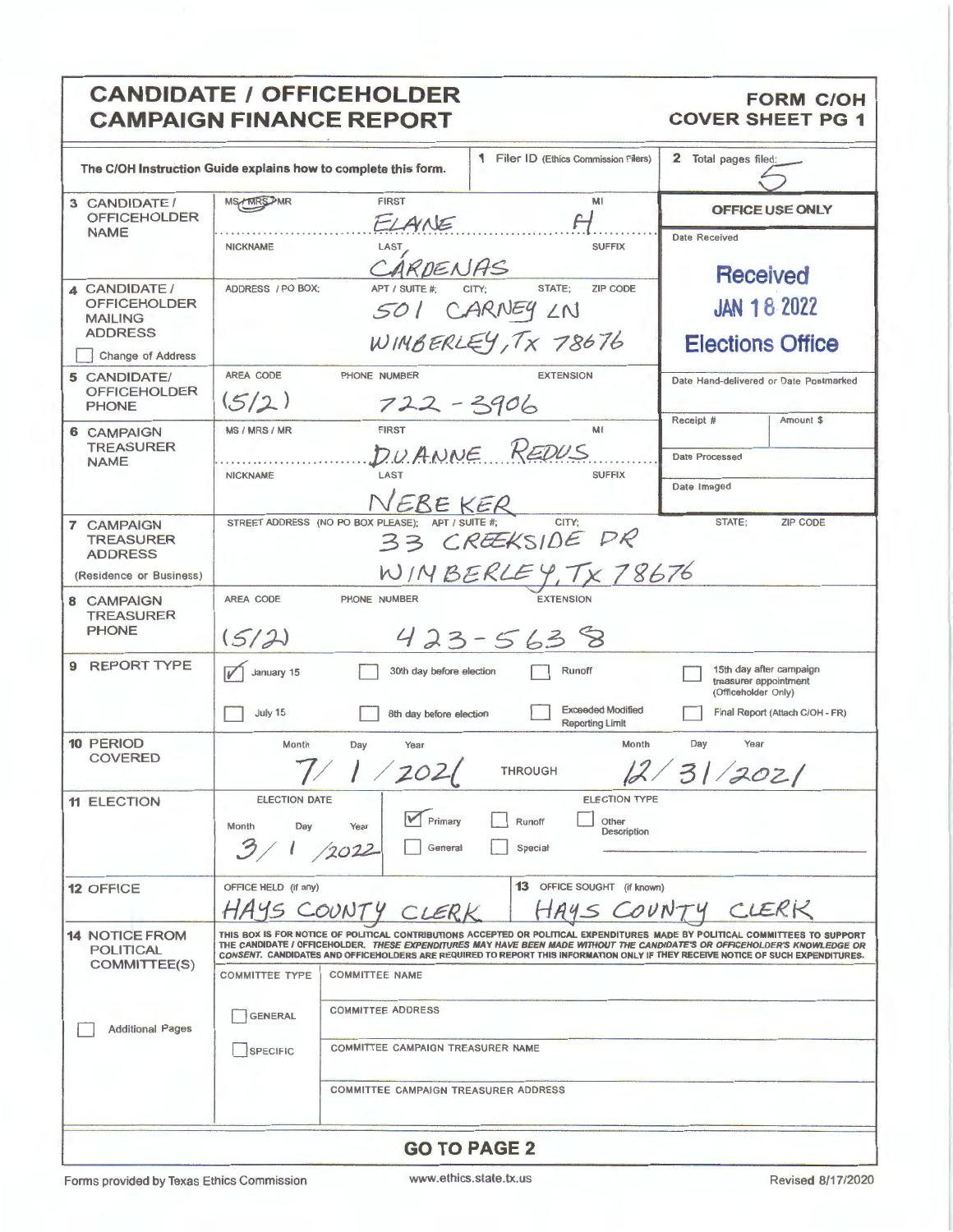## **CANDIDATE / OFFICEHOLDER CAMPAIGN FINANCE REPORT**

#### **FORM C/OH COVER SHEET PG 2**

| 15 C/OH NAME                                                                                                                                                                                                                   |                                                                                                                                                | <b>16</b> Filer ID (Ethics Commission Filers)              |  |  |
|--------------------------------------------------------------------------------------------------------------------------------------------------------------------------------------------------------------------------------|------------------------------------------------------------------------------------------------------------------------------------------------|------------------------------------------------------------|--|--|
|                                                                                                                                                                                                                                | ELAINE CARDENAS                                                                                                                                |                                                            |  |  |
| <b>17 CONTRIBUTION</b><br><b>TOTALS</b>                                                                                                                                                                                        | 1.<br>TOTAL UNITEMIZED POLITICAL CONTRIBUTIONS (OTHER THAN<br>PLEDGES, LOANS, OR GUARANTEES OF LOANS, OR<br>CONTRIBUTIONS MADE ELECTRONICALLY) | \$<br>- 1                                                  |  |  |
|                                                                                                                                                                                                                                | $\overline{2}$ .<br><b>TOTAL POLITICAL CONTRIBUTIONS</b><br>(OTHER THAN PLEDGES, LOANS, OR GUARANTEES OF LOANS)                                | \$                                                         |  |  |
| <b>EXPENDITURE</b><br><b>TOTALS</b>                                                                                                                                                                                            | 3.<br>TOTAL UNITEMIZED POLITICAL EXPENDITURE.                                                                                                  | \$<br>113.49                                               |  |  |
|                                                                                                                                                                                                                                | <b>TOTAL POLITICAL EXPENDITURES</b><br>4.                                                                                                      | \$<br>1263.49                                              |  |  |
| <b>CONTRIBUTION</b><br><b>BALANCE</b>                                                                                                                                                                                          | 5.<br>TOTAL POLITICAL CONTRIBUTIONS MAINTAINED AS OF THE LAST DAY<br>OF REPORTING PERIOD                                                       | 7.63<br>\$                                                 |  |  |
| <b>OUTSTANDING</b><br><b>LOAN TOTALS</b>                                                                                                                                                                                       | 6.<br>TOTAL PRINCIPAL AMOUNT OF ALL OUTSTANDING LOANS AS OF THE<br>LAST DAY OF THE REPORTING PERIOD                                            | \$                                                         |  |  |
| <b>18 SIGNATURE</b>                                                                                                                                                                                                            | I swear, or affirm, under penalty of perjury, that the accompanying report is true and correct and includes all information                    |                                                            |  |  |
|                                                                                                                                                                                                                                | required to be reported by me under Title 15, Election Code.                                                                                   |                                                            |  |  |
|                                                                                                                                                                                                                                | Elain                                                                                                                                          |                                                            |  |  |
|                                                                                                                                                                                                                                |                                                                                                                                                |                                                            |  |  |
|                                                                                                                                                                                                                                |                                                                                                                                                | Signature of Candidate or Officeholder                     |  |  |
|                                                                                                                                                                                                                                |                                                                                                                                                |                                                            |  |  |
|                                                                                                                                                                                                                                |                                                                                                                                                |                                                            |  |  |
|                                                                                                                                                                                                                                | Please complete either option below:                                                                                                           |                                                            |  |  |
|                                                                                                                                                                                                                                |                                                                                                                                                |                                                            |  |  |
|                                                                                                                                                                                                                                |                                                                                                                                                |                                                            |  |  |
| (1) Affidavit                                                                                                                                                                                                                  | <b>JENIFER REED</b><br>Notary Public, State of Texas<br>Comm. Expires 03-10-2024<br>Notary ID 13057659-9                                       |                                                            |  |  |
| NOTARY STAMP/SEAL                                                                                                                                                                                                              |                                                                                                                                                |                                                            |  |  |
|                                                                                                                                                                                                                                |                                                                                                                                                |                                                            |  |  |
|                                                                                                                                                                                                                                | Cardinas<br>Swom to and subscribed before me by $\frac{1}{2}$ $\alpha$ $\alpha$                                                                | $\frac{1}{2}$ this the $\frac{18}{8}$ day of $\frac{1}{2}$ |  |  |
| to certify which, witness my hand and seal of office.<br>Koed<br>Qed                                                                                                                                                           |                                                                                                                                                |                                                            |  |  |
| of officer administering oath<br>gnature                                                                                                                                                                                       | Printed name of officer administering oath                                                                                                     | Title of officer administering oath                        |  |  |
|                                                                                                                                                                                                                                | OR                                                                                                                                             |                                                            |  |  |
|                                                                                                                                                                                                                                |                                                                                                                                                |                                                            |  |  |
| (2) Unsworn Declaration                                                                                                                                                                                                        |                                                                                                                                                |                                                            |  |  |
|                                                                                                                                                                                                                                |                                                                                                                                                |                                                            |  |  |
|                                                                                                                                                                                                                                |                                                                                                                                                |                                                            |  |  |
| My address is experience and the set of the set of the set of the set of the set of the set of the set of the set of the set of the set of the set of the set of the set of the set of the set of the set of the set of the se |                                                                                                                                                |                                                            |  |  |
|                                                                                                                                                                                                                                | (street)<br>(city)                                                                                                                             | (state) (zip code)<br>(country)                            |  |  |
|                                                                                                                                                                                                                                |                                                                                                                                                |                                                            |  |  |
|                                                                                                                                                                                                                                |                                                                                                                                                | Signature of Candidate/Officeholder (Declarant)            |  |  |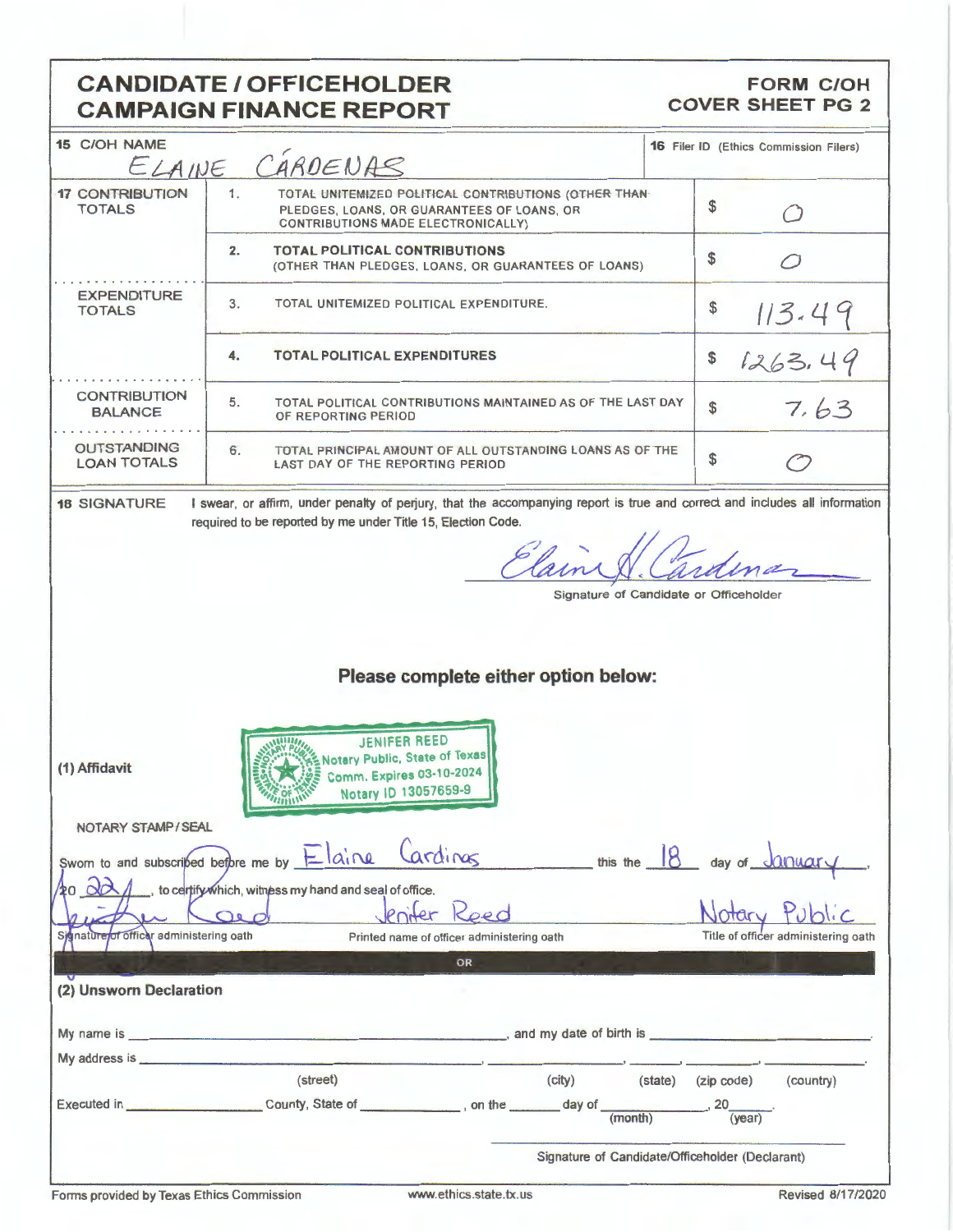# **SUBTOTALS** - **C/OH FORM C/OH**

# **COVER SHEET PG 3**

| <b>19 FILER NAME</b><br>ELAINE CARDENAS                                                             | 20 Filer ID (Ethics Commission Filers) |              |
|-----------------------------------------------------------------------------------------------------|----------------------------------------|--------------|
| 21 SCHEDULE SUBTOTALS<br>NAME OF SCHEDULE                                                           | <b>SUBTOTAL</b><br><b>AMOUNT</b>       |              |
| 1.<br>SCHEDULE A1: MONETARY POLITICAL CONTRIBUTIONS                                                 |                                        | $\mathbb{S}$ |
| 2.<br>SCHEDULE A2: NON-MONETARY (IN-KIND) POLITICAL CONTRIBUTIONS                                   |                                        | \$           |
| 3.<br>SCHEDULE B: PLEDGED CONTRIBUTIONS                                                             |                                        | \$           |
| <b>SCHEDULE E: LOANS</b><br>4.                                                                      |                                        | \$           |
| 5.<br>Y<br>SCHEDULE F1: POLITICAL EXPENDITURES MADE FROM POLITICAL CONTRIBUTIONS                    |                                        | \$<br>250    |
| 6.<br><b>SCHEDULE F2: UNPAID INCURRED OBLIGATIONS</b>                                               |                                        | \$           |
| 7.<br>SCHEDULE F3: PURCHASE OF INVESTMENTS MADE FROM POLITICAL CONTRIBUTIONS                        |                                        | \$           |
| 8.<br>SCHEDULE F4: EXPENDITURES MADE BY CREDIT CARD                                                 |                                        | \$           |
| ¥<br>9.<br>SCHEDULE G: POLITICAL EXPENDITURES MADE FROM PERSONAL FUNDS                              |                                        | \$           |
| 10.<br>SCHEDULE H: PAYMENT MADE FROM POLITICAL CONTRIBUTIONS TO A BUSINESS OF C/OH                  |                                        | $\mathbb{S}$ |
| 11.<br>SCHEDULE I: NON-POLITICAL EXPENDITURES MADE FROM POLITICAL CONTRIBUTIONS                     |                                        | \$           |
| SCHEDULE K: INTEREST, CREDITS, GAINS, REFUNDS, AND CONTRIBUTIONS RETURNED<br>12.<br><b>TO FILER</b> |                                        | \$           |
|                                                                                                     |                                        |              |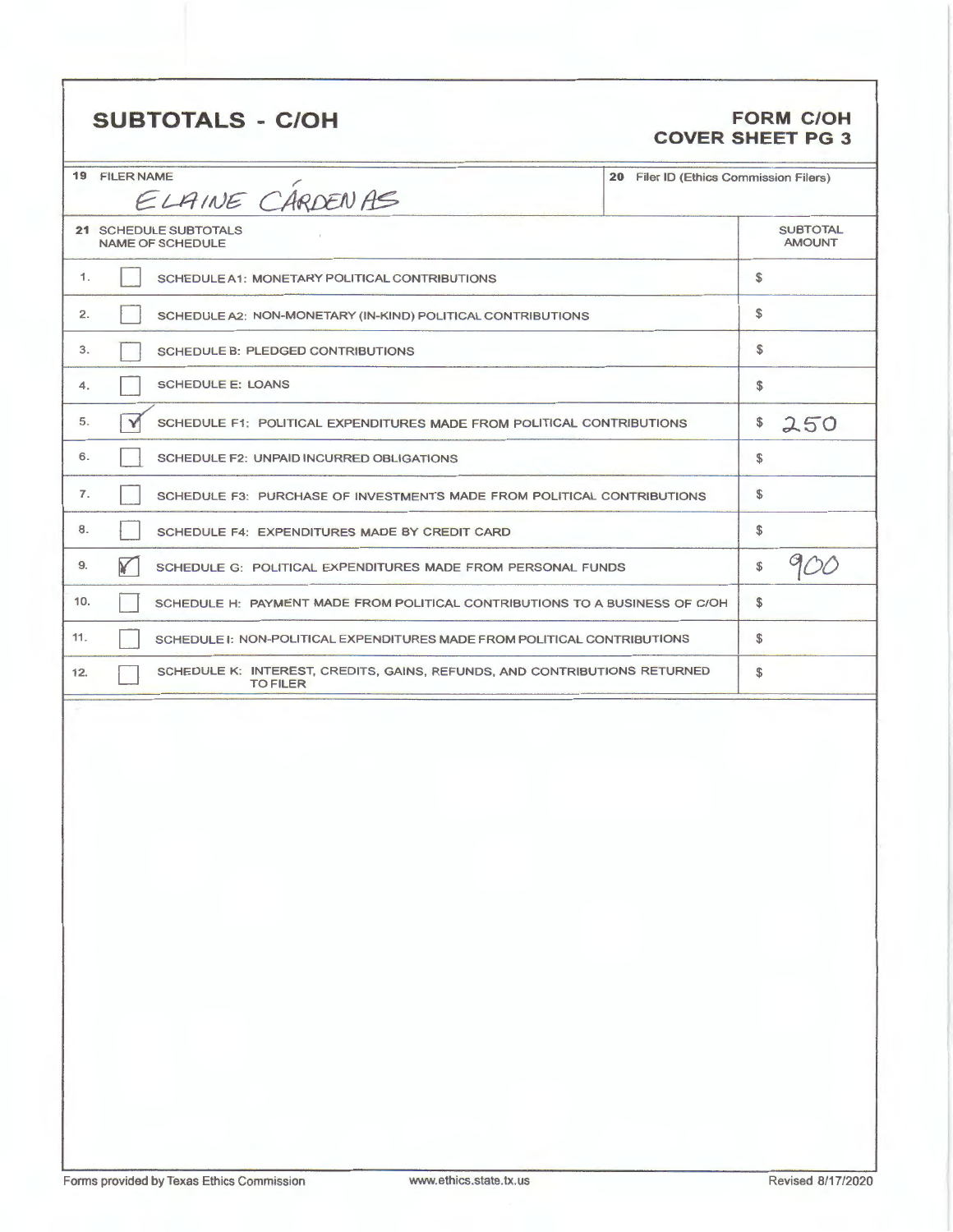#### POLITICAL EXPENDITURES MADE **SCHEDULE F1 FROM POLITICAL CONTRIBUTIONS** If the requested information is not applicable, DO NOT include this page in the report. **EXPENDITURE CATEGORIES FOR BOX 8(a)** Event Expense Advertising Expense<br>Accounting/Banking Loan Repayment/Reimbursement Solicitation/Fundraising Expense Office Overhead/Rental Expense Transportation Equipment & Related Expense<br>Transportation Equipment & Related Expense Fees<br>Food/Beverage Expense **Consulting Expense Polling Expense** Contributions/Donations Made By Gift/Awards/Memorials Expense **Printing Expense Travel Out Of District** Legal Services Salaries/Wages/Contract Labor Candidate/Officeholder/Political Committee Other (enter a category not listed above) **Credit Card Payment** The Instruction Guide explains how to complete this form. 1 Total pages Schedule F1: 2 FILER NAME 3 Filer ID (Ethics Commission Filers) ARDENAS ELAINE C 5 Payee name 4 Date  $9/25/202$ TRACY 7 Payee address; 218 SUNFLOWER City; State: Zip Code  $6$  Amount  $($ ) \$250.00  $KyzE, TK$  78640 (a) Category (See Categories listed at the top of this schedule) (b) Description 8 PHOTOGRAPHS **PURPOSE** Advertising OF **EXPENDITURE** Check if travel outside of Texas. Complete Schedule T. Check if Austin, TX, officeholder living expense  $(c)$ Candidate / Officeholder name ELAINE CARDTEEPARTS Office held 9 Complete ONLY if direct expenditure to benefit C/OH HACK COUNTY COUNTY CIERK CIER Date Payee name City: State; Zip Code Amount (\$) Payee address; Description Category (See-Categories listed at the top of this schedule) **PURPOSE** OF **EXPENDITURE** Check if travel outside of Texas. Complete Schedule T. Check if Austin, TX, officeholder living expense Candidate / Officeholder name Office sought Office held Complete ONLY if direct expenditure to benefit C/OH Payee name Date Amount (\$) Payee address; City; State: Zip Code Category (See Categories listed at the top of this schedule) Description **PURPOSE** OF **EXPENDITURE** Check if travel outside of Texas. Complete Schedule T. Check if Austin, TX, officeholder living expense Candidate / Officeholder name Office sought Office held Complete ONLY if direct expenditure to benefit C/OH

#### ATTACH ADDITIONAL COPIES OF THIS SCHEDULE AS NEEDED

Forms provided by Texas Ethics Commission